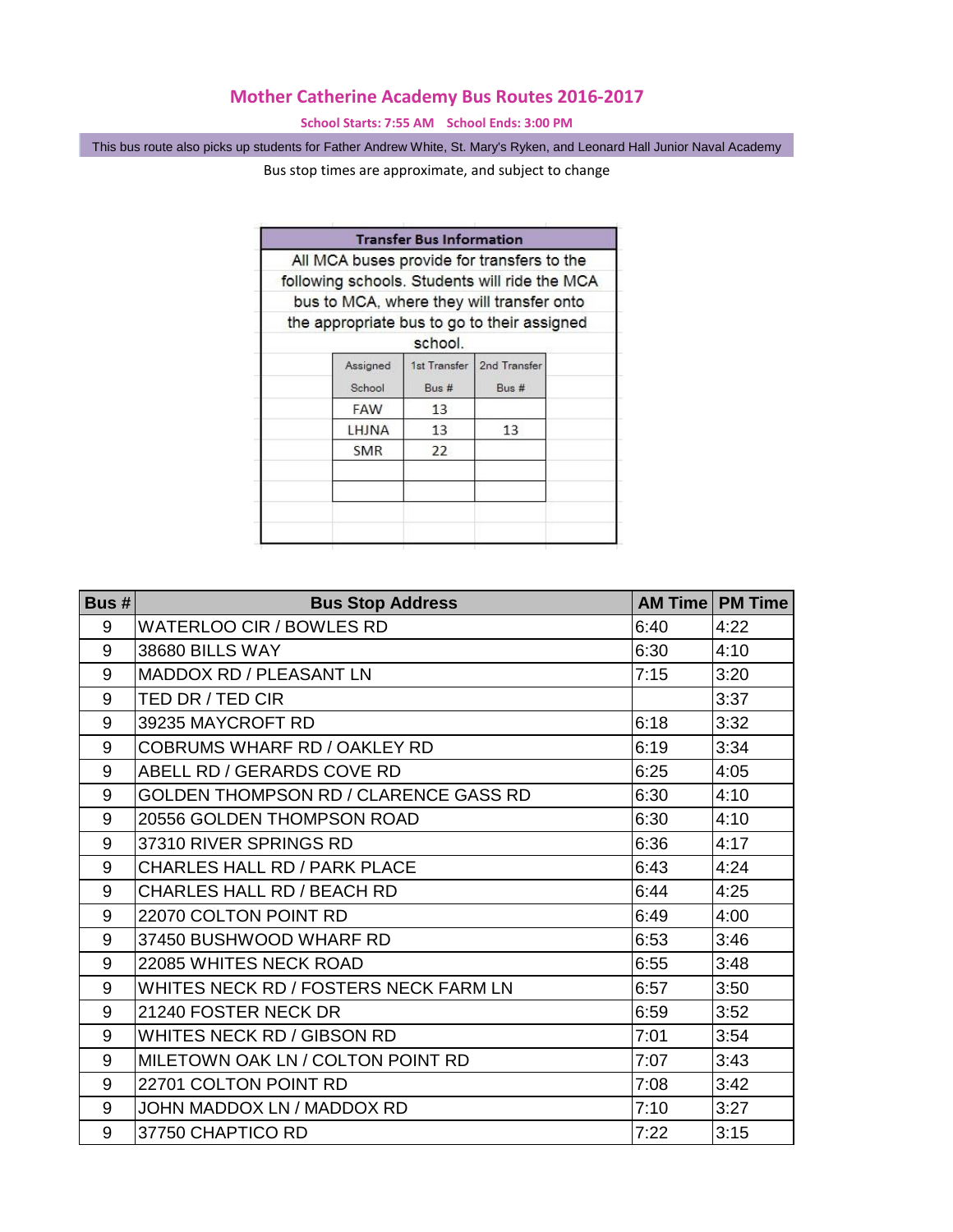| Bus $# $        | <b>Bus Stop Address</b>                     |         | <b>AM Time   PM Time</b> |
|-----------------|---------------------------------------------|---------|--------------------------|
| 11              | 39121 PERSIMMON CREEK RD                    | 6:13    | 3:35                     |
| 11              | PERSIMMON CREEK RD / RECTORY CT             | 6:15    | 3:36                     |
| 11              | <b>MOHAWK DR / POTOMAC WAY</b>              | 6:22    | 3:55                     |
| 11              | 37989 MOHAWK DR                             | 6:25    | 3:52                     |
| 11              | MOUNT WOLF RD / VANESSA CT                  | 6:32    | 4:00                     |
| 11              | MOUNT WOLF RD/ MT WOLF WAY                  | 6:34    | 4:03                     |
| 11              | 29962 KILLPECK CREEK CT / SUPERSTAR DAYCARE | 6:41    | 4:10                     |
| 11              | GOLDEN BEACH RD / ELDORADO FARM LN          | 6:43    | 4:13                     |
| 11              | EDINBOROUGH DR / WEST EDINVIEW CT           | 6:45    | 4:17                     |
| 11              | <b>CHARLOTTE HALL LIBRARY</b>               | 6:51    | 3:47                     |
| 11              | 28289 OLD VILLAGE RD                        | 6:58    | AM only                  |
| 11              | 23830 OLD VILLAGE RD                        | 6:58    | 3:40                     |
| 11              | 39090 HOLLYBANK DR                          | 7:04    | 3:27                     |
| 11              | BAPTIST CHURCH RD / BURNING OAKS LN         | 7:09    | 3:23                     |
| 11              | <b>BAPTIST CHURCH RD / OWENS WAY</b>        | 7:11    | 3:21                     |
| 11              | <b>BAPTIST CHURCH RD/T WOOD DR</b>          | 7:13    | 3:19                     |
| 11              | BAPTIST CHURCH RD / WAR WAGON DR            | 7:14    | 3:18                     |
| 11              | 25790 BAPTIST CHURCH RD                     | 7:16    | 3:16                     |
| 11              | 25833 TROY CT                               | 7:21    | 3:09                     |
| 11              | 25733 TROY CT                               | 7:23    | 3:11                     |
| 11              | CHAPTICO RD / TIMOTHY CT                    | PM only | 3:07                     |
| 11              | <b>BAPTIST CHURCH RD / BROTHERS LN</b>      | PM only | 3:30                     |
| Bus #           | <b>Bus Stop Address</b>                     |         | <b>AM Time   PM Time</b> |
| 12              | 29350 TRENT HALL RD                         | 6:00    | 4:25                     |
| 12              | 27425 THREE NOTCH RD                        | 6:10    | 3:17                     |
| 12              | <b>GRAVES RD / MRS. GRAVES RD</b>           | 6:14    | 3:20                     |
| 12              | THREE NOTCH RD / FAUNKIRK DR                | 6:18    | 3:23                     |
| 12              | 41690 QUEENS LANDING RD                     | 6:25    | 3:26                     |
| 12              | THREE NOTCH RD / FRED LN                    | 6:35    | 3:35                     |
| 12              | <b>BEN OAKS DR / CLAIRES DR</b>             | 6:44    | 3:45                     |
| 12              | 27904 BEN OAKS DR                           | 6:45    | 3:47                     |
| 12 <sup>2</sup> | GREENHEAD DR / WOOD DUCK CT                 | 6:54    | 4:02                     |
| 12              | 40205 NEW MARKET TURNER RD                  | 6:58    | 4:07                     |
| 12              | 40620 DELABROOKE RD                         | 7:06    | 4:13                     |
| 12              | NEW MARKET TURNER RD / GREENMOUNT LN        | 7:08    | 4:17                     |
| 12              | 41330 NEW MARKET TURNER RD                  | 7:09    | 4:17                     |
| 12              | NEW MARKET TURNER RD / GREEN ACRES LN       | 7:11    | 4:19                     |
| 12              | NEW MARKET TURNER RD / LONGS LN             | PM only | 3:36                     |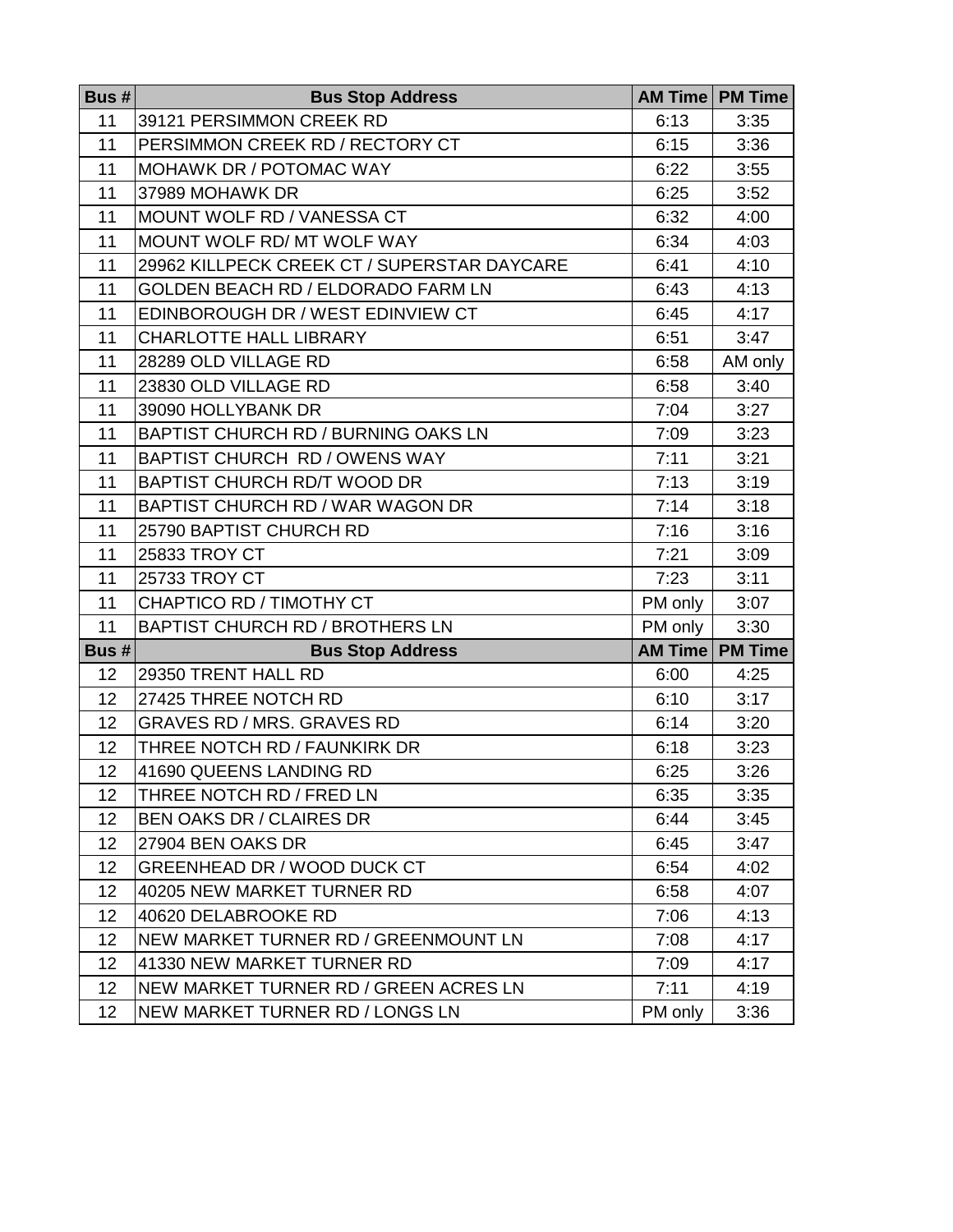| Bus # | <b>Bus Stop Address</b>                | <b>AM Time</b> | <b>PM Time</b>           |
|-------|----------------------------------------|----------------|--------------------------|
| 13    | 29717 OVERLOOK CT                      | 6:30           | 4:08                     |
| 13    | 40475 BEACH DR                         | 6:39           | 3:50                     |
| 13    | <b>GOLDEN BEACH RD/HUNTT DR</b>        | 6:47           | 4:01                     |
| 13    | 38990 GOLDEN BEACH RD                  | 6:49           | 4:03                     |
| 13    | ALL FAITH CHURCH RD / WANDA LN         | 6:51           | 3:43                     |
| 13    | DANDELION DR / SAGE WAY                | 6:54           | 3:38                     |
| 13    | 38354 BARBARA CT                       | 6:58           | AM only                  |
| 13    | 38231 NEW MARKET TURNER RD             | 7:03           | AM only                  |
| 13    | 28585 THREE NOTCH RD                   | 7:06           | 3:29                     |
| 13    | THREE NOTCH RD/ OLD LOCKES HILL RD     | 7:09           | 3:27                     |
| 13    | POINT LOOKOUT RD / PINEWOOD LN         | 7:12           | 3:21                     |
| 13    | 31395 POINT LOOKOUT RD                 | 7:13           | 3:21                     |
| 13    | 29444 ALL FAITH CHURCH RD              | PM only        | 3:40                     |
| 13    | POINT LOOKOUT RD / N. EARNSHAW LN      | PM only        | 3:16                     |
| 13    | LOCKES HILL RD / LOCKES HILL LN        | PM only        | 3:33                     |
| Bus # | <b>Bus Stop Address</b>                |                | <b>AM Time   PM Time</b> |
| 17    | THOMPSON CORNER RD / DAWN ACRES LN     | 6:17           | 3:24                     |
| 17    | 35920 ARMY NAVY DR                     | 6:27           | 3:38                     |
| 17    | 35911 ARMY NAVY DR                     | 6:29           | 3:39                     |
| 17    | 35275 ARMY NAVY DR                     | 6:33           | 3:42                     |
| 17    | 35634 ARMY NAVY DR                     | 6:36           | 3:40                     |
| 17    | AVIATION YACHT CLUB RD / CHIEF RD      | 6:38           | 3:45                     |
| 17    | <b>SYCAMORE DR / HILLS DR</b>          | 6:42           | 3:33                     |
| 17    | 36120 AVIATION YACHT CLUB RD           | 6:45           | 3:31                     |
| 17    | 36807 MANOR RD                         | 6:57           | 3:58                     |
| 17    | 37260 MANOR RD                         | 7:00           | 4:00                     |
| 17    | 25336 HURRY RD                         | 7:03           | 3:55                     |
| 17    | 24767 BUDDS CREEK RD                   | 7:06           | 4:06                     |
| 17    | 24795 HORSESHOE ROAD                   | 7:08           | 4:07                     |
| 17    | <b>BUDDS CREEK RD / DOROTHY MAE CT</b> | 7:12           | AM only                  |
| 17    | BUDDS CREEK RD / COLES ADVENTURE LN    | 7:13           | 4:13                     |
| 17    | 23960 BUDDS CREEK RD                   | 7:14           | 4:14                     |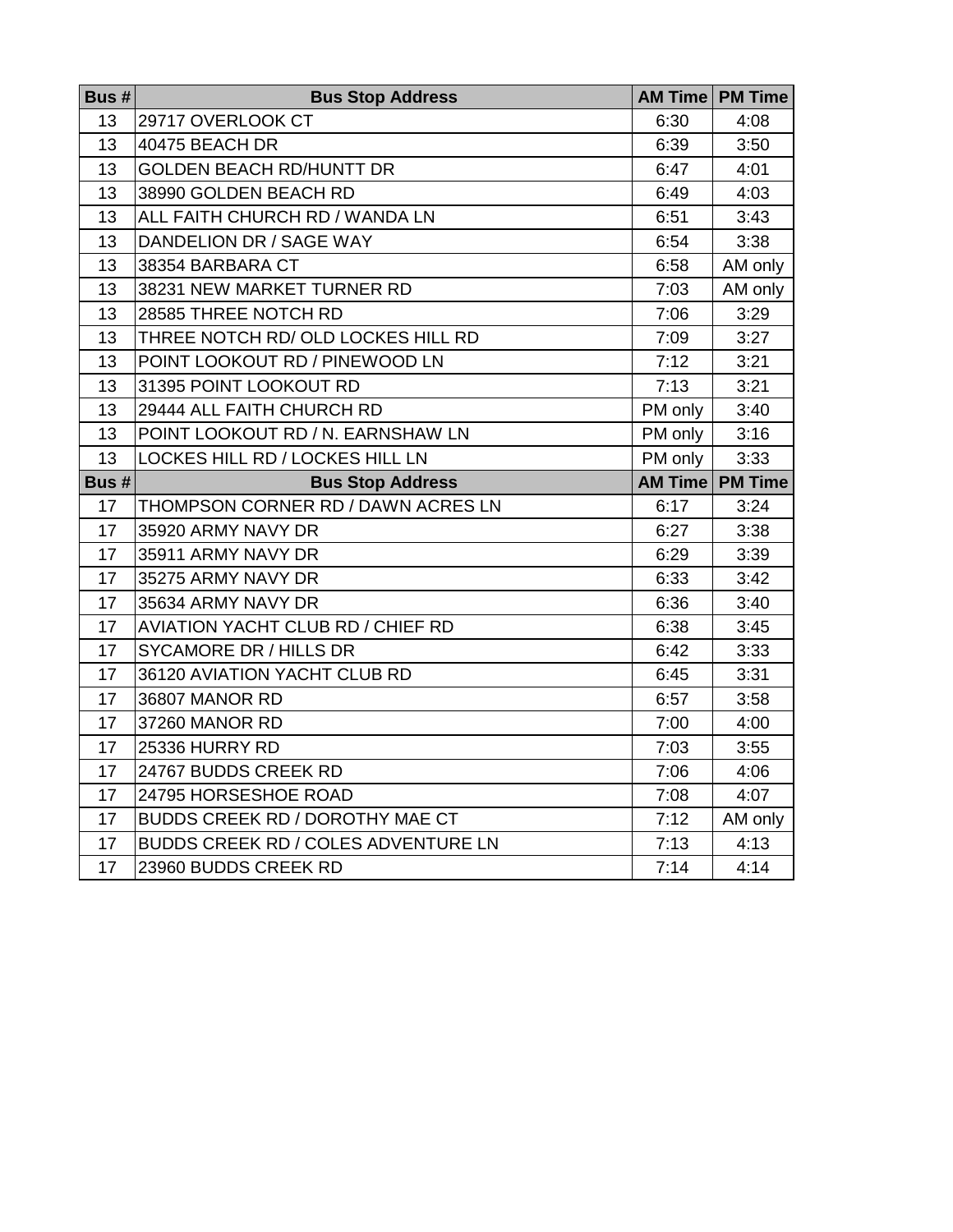| Bus $#$ | <b>Bus Stop Address</b>            |                | <b>AM Time   PM Time</b> |
|---------|------------------------------------|----------------|--------------------------|
| 22      | 24171 PIN CUSHION RD               | 6:05           | 4:10                     |
| 22      | PARKING LOT LEONARDTOWN SQUARE     | 6:20           | AM only                  |
| 22      | 39945 LADY BALTIMORE AVE           | 6:30           | 3:37                     |
| 22      | LADY BALTIMORE AVE / LONG LEAF LN  | 6:31           | 3:38                     |
| 22      | LADY BALTIMORE AVE / LEONARD ST    | 6:34           | 3:40                     |
| 22      | SOCIETY HILL RD / PORT PL          | 6:44           | 3:48                     |
| 22      | WHITE OAK DR / MONTEREY PL         | 6:47           | 3:46                     |
| 22      | FRIENDSHIP COURT/234               | 6:51           | 4:02                     |
| 22      | 23080 BUDDS CREEK RD               | 6:55           | AM only                  |
| 22      | HURRY RD / MOUNT CHANCE CT         | 7:00           | 3:23                     |
| 22      | 39553 LEDFORD DR                   | 7:06           | 3:17                     |
| 22      | <b>COLTON POINT RD / RIKIGA LN</b> | 7:10           | 3:15                     |
| 22      | <b>COLTON POINT RD / YATES RD</b>  | 7:12           | 3:12                     |
| 22      | BLOSSOM DR / DOCTOR JOHNSON RD     | 7:17           | 3:08                     |
| 22      | 39850 BAYSIDE RD                   | PM only        | 3:35                     |
| 22      | 23088 GRAMPTON RD                  | PM only        | 3:26                     |
| Bus #   | <b>Bus Stop Address</b>            | <b>AM Time</b> | <b>PM Time</b>           |
| 32      | 41315 RICHFIELD CT                 | 6:45           | 3:35                     |
| 32      | 25497 FRIENDSHIP SCHOOL RD         | 6:47           | 3:37                     |
| 32      | 42650 CLOVER HILL RD               | 6:50           | 3:43                     |
| 32      | RIVA RIDGE RD / GALLANT FOX DR     | 6:52           | 3:41                     |
| 32      | 25741 THREE NOTCH RD / PAPA JOHNS  | 6:55           | 3:55                     |
| 32      | 24700 SOTTERLY RD                  | 6:55           | 3:55                     |
| 32      | 26080 THREE NOTCH RD               | 7:00           | 4:05                     |
| 32      | 28799 POINT LOOKOUT RD             | 7:07           | 3:31                     |
| 32      | LAUREL GROVE RD / HOLT LN          | 7:12           | 3:22                     |
| 32      | 39899 GRANDVIEW HAVEN DR           | 7:16           | 3:18                     |
| 32      | <b>GRANDVIEW ST</b>                | 7:18           | 3:16                     |
| 32      | 40080 BUSY CORNER RD               | PM only        | 3:27                     |
| 32      | 28931 POINT LOOKOUT RD             | PM only        | 3:29                     |
| 32      | HILLS CORNER/238                   | PM only        | 3:12                     |